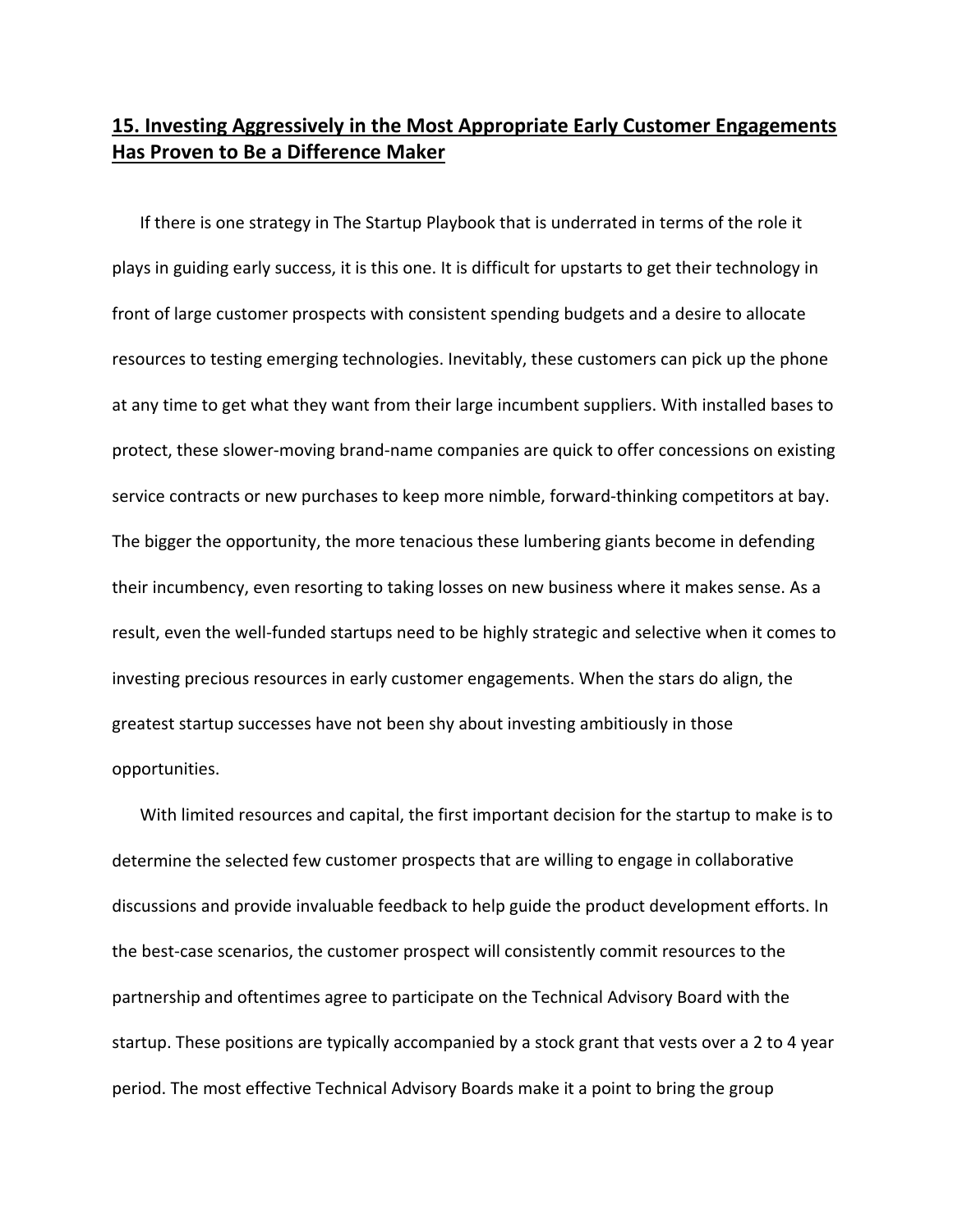together, typically on a monthly or quarterly call, to share their findings and requirements, providing an important feedback loop to the startup's technical leaders.

As these important customer engagements move forward, the most efficient startups invest in highly technical systems engineers who are then rotated into position and begin to bridge the conversations between the customer and the product development team. With architects and engineers working around the clock to deliver the right product in the shortest amount of time, the ability to remove them from all of the detailed customer dialogue frees up important cycles to restore focus on building the product. The system engineer becomes the primary conduit to the customer, most often before there are any dedicated sales resources in place to handle that function.

The next phase of the process entails building functional teams to support the most strategic early customer engagements. Typically, these teams will include the systems engineer and ultimately a sales counterpart, a product manager, a product development/architecture resource, and a sponsor from the executive leadership team. Together this team will work to further define the customer's specific use case in an effort to position them to participate in the Beta program. There are unique circumstances when the customer prospect will commit to testing an earlier version of the code in what might be considered an Alpha program. Most, however, prefer a more stable version of the product before they commit resources to work testing the feature set and scaling attributes of the solution. This process most often spans many months, but the learning that takes place during that time plays an enormous role in readying the startup's technology for General Availability (GA).